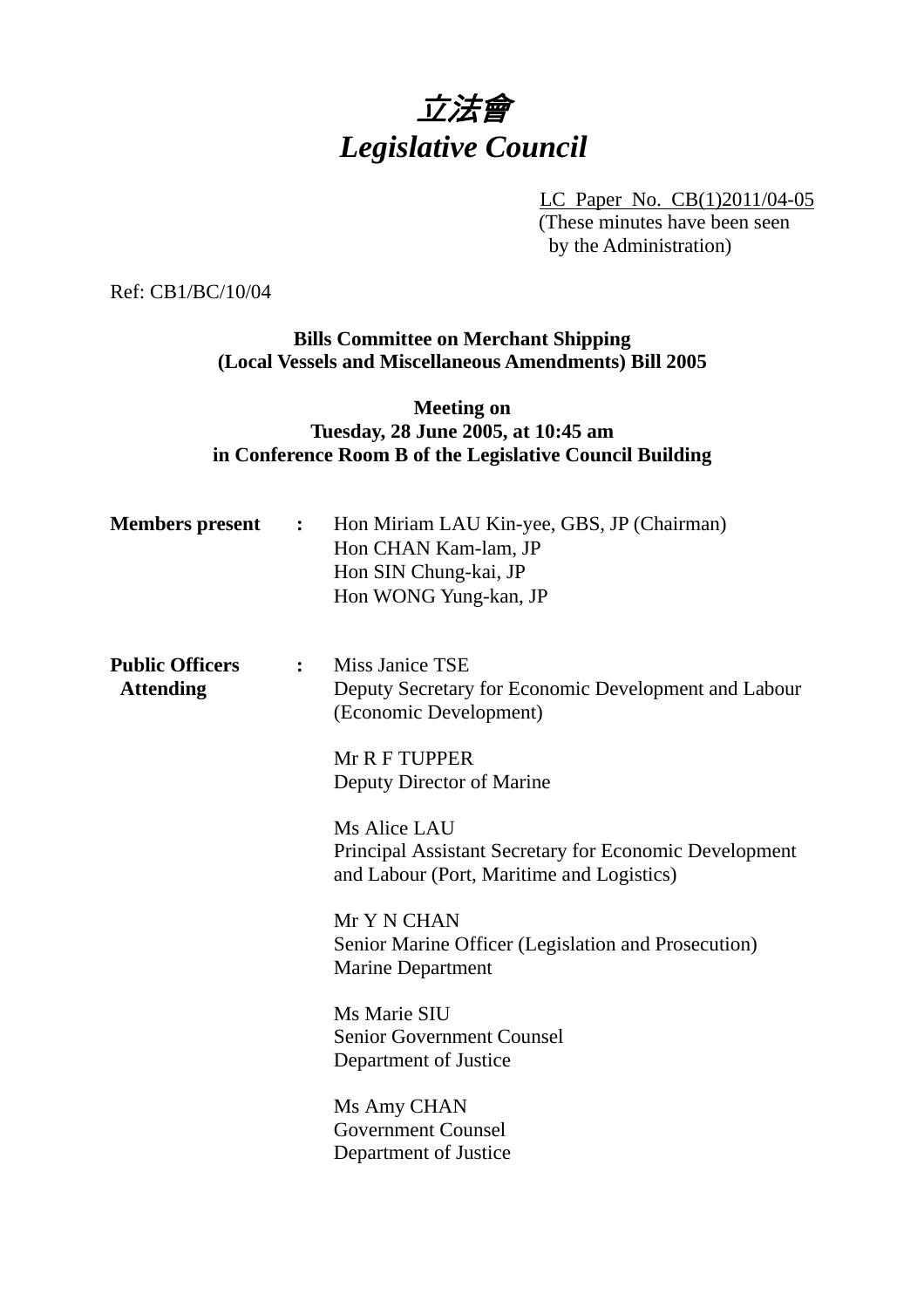| <b>Clerk in attendance :</b> |                | Mr Andy LAU<br>Chief Council Secretary (1)2       |
|------------------------------|----------------|---------------------------------------------------|
| <b>Staff in attendance</b>   | $\mathbb{R}^2$ | Miss Anita HO<br><b>Assistant Legal Adviser 2</b> |
|                              |                | Ms Anita SIT<br>Senior Council Secretary (1)9     |

## Action

# **I Election of Chairman**

Ms Miriam LAU was elected as the Chairman of the Bills Committee.

## **II Meeting with the Administration**

- $(-$ the Bill;
- the Legislative Council Brief issued by the Economic Development and Labour Bureau on 4 May 2005 (Ref: MA 70/20);
- the Legal Service Division Report under LC Paper No. LS68/04-05 dated 17 May 2005;
- letter from Hon WONG Yung-kan dated 23 June 2005 to the Administration ((LC Paper No. CB(1)1922/04-05(01));
- letter from Assistant Legal Adviser 2 dated 24 June 2005 to the Administration ((LC Paper No. CB(1)1922/04-05(02));
- consultation list of the Merchant Shipping (Local Vessels and Miscellaneous Amendments) Bill 2005 (LC Paper No. CB(1)1922/04-05(03)); and
- marked-up copy of the Bill (LC Paper No.  $CB(1)1922/04-05(04)$ ).
- 2. Members noted the following papers tabled at the meeting
	- (a) The Administration's letter dated 28 June 2005 responding to the letter of Mr WONG Yung-kan dated 23 June 2005; and
	- (b) The Administration's letter dated 27 June 2005 responding to the letter of the Assistant Legal Adviser dated 24 June 2005.

(*Post-meeting note*: The above papers were issued vide LC Paper No. CB(1)1942/04-05 dated 30 June 2005.)

3. The Bills Committee deliberated (index of proceedings attached at **Annex A**).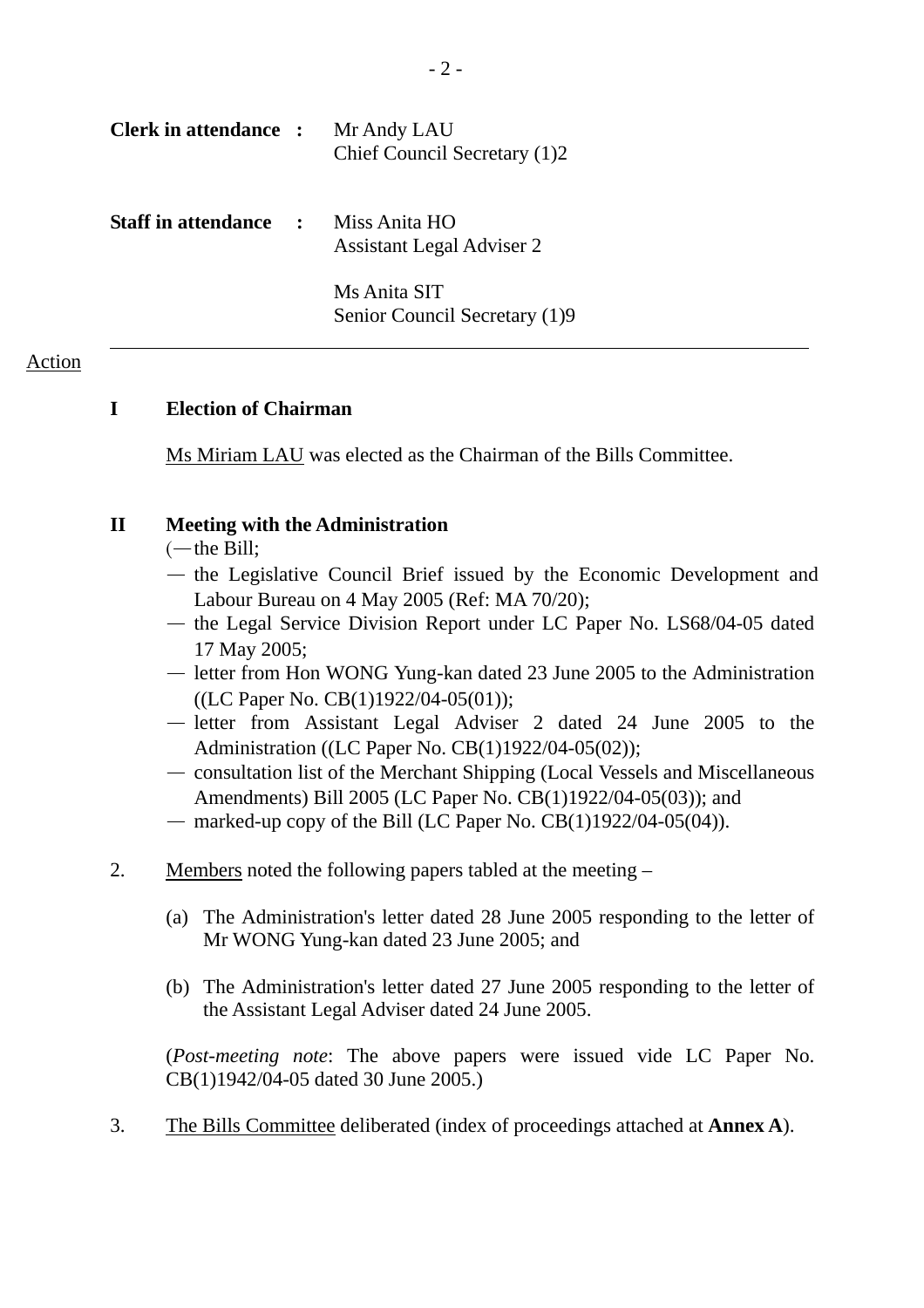- 4. The Administration was requested to take follow-up actions as follows
	- (a) to provide the number of registered professional engineers (Marine  $\&$ Naval Architecture) who were qualified for authorization under section 7 of Merchant Shipping (Local Vessels) Ordinance (Cap. 548) ("LVO") to be a surveyor for the purposes of LVO;
	- (b) regarding the conditions of authorization/recognition attached by the Director of Marine (the Director) that might restrict the scope of services which an authorized person or a recognized government authority could provide in relation to survey for local vessels, the Administration should consider whether the imposition of such conditions should be reflected in the legislation; and
	- (c) to provide marine accident records involving any third party for the past five years.

# **III Any other business**

## Public consultation

5. The Bills Committee agreed that the public should be invited to give views on the Bill and for this purpose, an invitation notice should be posted on the website of the Legislative Council and a press release should be issued. Invitation letters would also be sent to the 18 District Councils and other organizations, as to be suggested by members, which might be interested to give views on the Bill.

## Date of next meeting

6. The Bills Committee agreed that the next meeting should be held on 13 July 2005 at 10:45 am. The Bills Committee would meet with deputations, if any, at the meeting.

(*Post-meeting note*: The meeting was subsequently rescheduled to be held on 13 July 2005 at 2:30 pm.)

7. There being no other business, the meeting ended at 12:10 pm.

Council Business Division 1 Legislative Council Secretariat 7 July 2005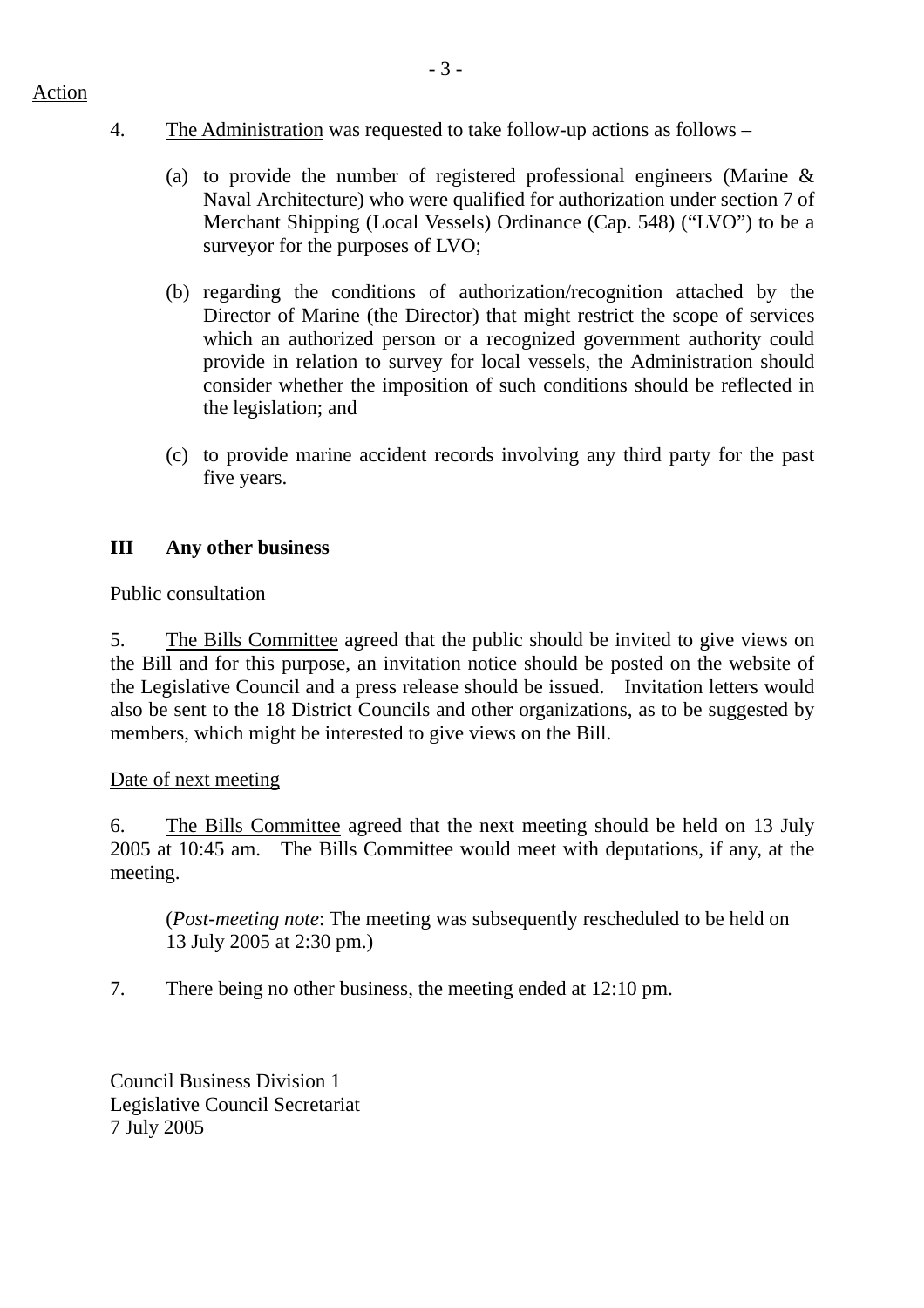## **Proceedings of the first meeting of Bills Committee on Merchant Shipping (Local Vessels and Miscellaneous Amendments) Bill 2005 Tuesday, 28 June 2005, at 10:45 am in Conference Room B of the Legislative Council Building**

| <b>Time</b><br>marker | <b>Speaker</b>                                                           | Subject(s)                                                                                                                                                                                                                                                                                                                                                                                                                                                                                                                                                                                                                                                                                                                                                                                                                                                                                                                                                      | <b>Action</b><br>required                                                           |  |  |
|-----------------------|--------------------------------------------------------------------------|-----------------------------------------------------------------------------------------------------------------------------------------------------------------------------------------------------------------------------------------------------------------------------------------------------------------------------------------------------------------------------------------------------------------------------------------------------------------------------------------------------------------------------------------------------------------------------------------------------------------------------------------------------------------------------------------------------------------------------------------------------------------------------------------------------------------------------------------------------------------------------------------------------------------------------------------------------------------|-------------------------------------------------------------------------------------|--|--|
|                       | Agenda Item I - Election of Chairman                                     |                                                                                                                                                                                                                                                                                                                                                                                                                                                                                                                                                                                                                                                                                                                                                                                                                                                                                                                                                                 |                                                                                     |  |  |
| $000000 -$<br>000009  | Mr CHAN Kam-lam<br>Mr WONG Yung-kan<br>Mr SIN Chung-kai<br>Ms Miriam LAU | <b>Election of Chairman</b>                                                                                                                                                                                                                                                                                                                                                                                                                                                                                                                                                                                                                                                                                                                                                                                                                                                                                                                                     |                                                                                     |  |  |
|                       | Agenda Item II - Meeting with the Administration                         |                                                                                                                                                                                                                                                                                                                                                                                                                                                                                                                                                                                                                                                                                                                                                                                                                                                                                                                                                                 |                                                                                     |  |  |
| $000010 -$<br>000244  | Chairman                                                                 | Opening remarks                                                                                                                                                                                                                                                                                                                                                                                                                                                                                                                                                                                                                                                                                                                                                                                                                                                                                                                                                 |                                                                                     |  |  |
| $000245 -$<br>000531  | Administration                                                           | Briefing on the Bill                                                                                                                                                                                                                                                                                                                                                                                                                                                                                                                                                                                                                                                                                                                                                                                                                                                                                                                                            |                                                                                     |  |  |
| $000532 -$<br>001314  | Mr WONG Yung-kan<br>Chairman<br>Administration                           | Letter from Mr WONG dated 23 June<br>2005 and the Administration's reply dated<br>28 June 2005<br>Recognition of government authorities for<br>the purposes of carrying out any survey<br>and approving any plan for any local<br>vessel under proposed new section 7A of<br>the Merchant Shipping (Local Vessels)<br>Ordinance (Cap. 548) (LVO)<br>Authorization of surveyors under existing<br>section 7 of LVO                                                                                                                                                                                                                                                                                                                                                                                                                                                                                                                                               | Administration to take<br>follow-up action as set<br>out in paragraph 4(a)<br>above |  |  |
| $001315 -$<br>002700  | Chairman<br>Administration<br>Mr CHAN Kam-lam                            | Noting that some authorized persons or<br>recognized government authorities might<br>be competent to carry out surveys and<br>approve plans in respect of certain types<br>but not all types of vessels, the Chairman<br>enquired if any mechanism was or would<br>be in place to ensure that the persons<br>authorized and the government authorities<br>recognized would be permitted to carry out<br>surveys and approve plans only in respect<br>of the types of vessels for which they<br>possessed the required competence.<br>Administration<br>advised<br>The<br>that<br>in<br>authorization or recognition<br>granting<br>under section $7(1)$ or proposed section<br>$7A(1)$ , the Director would ensure that the<br>person authorized or government authority<br>recognized<br>possessed<br>the<br>required<br>skills<br>qualification,<br>training,<br>and<br>experience to carry out surveys<br>and<br>approve plans in respect of different types | Administration to take<br>follow-up action as set<br>out in paragraph 4(b)<br>above |  |  |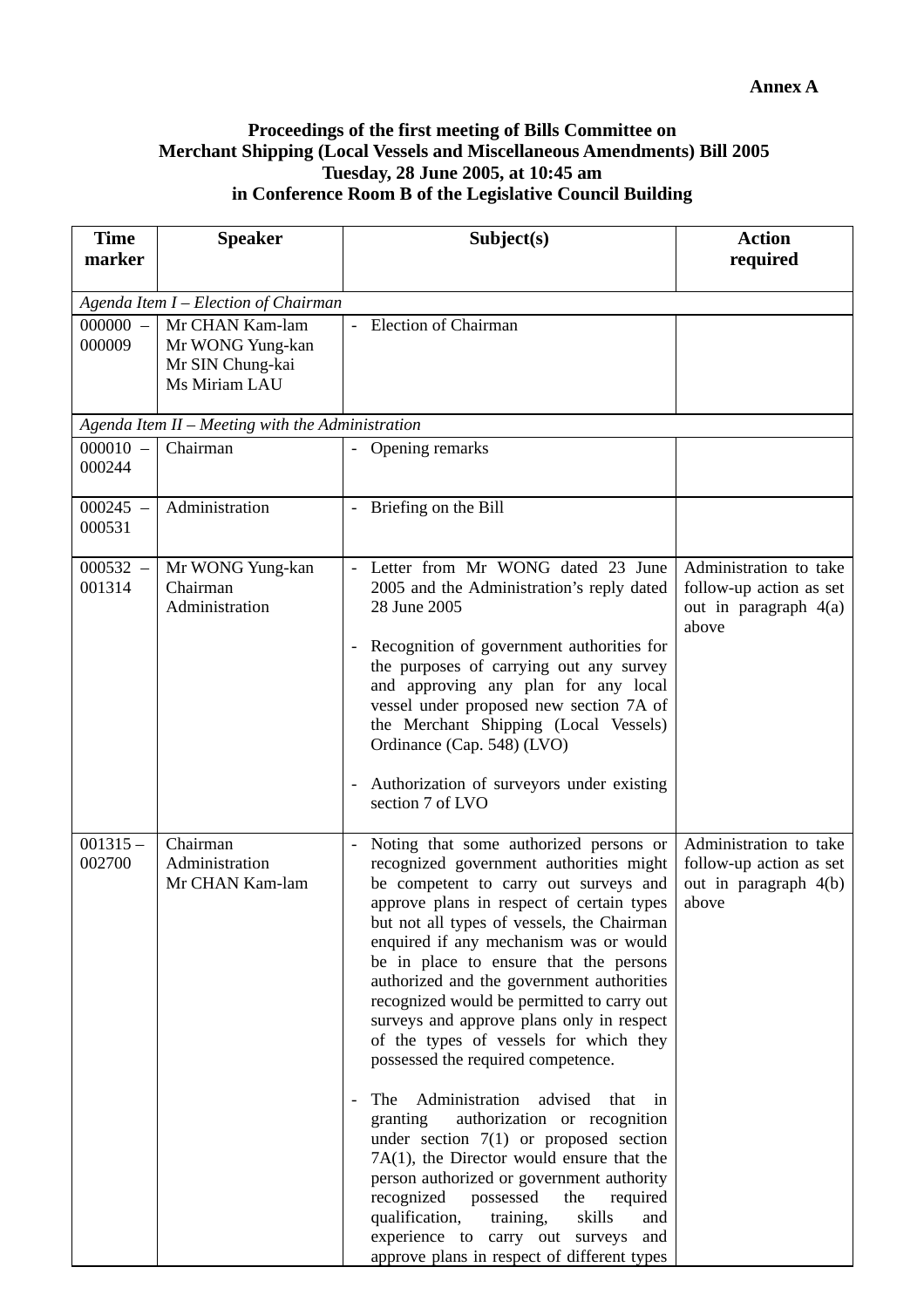| <b>Time</b><br>marker | <b>Speaker</b>                                        | Subject(s)                                                                                                                                                                                                                                                                                                                                                                                                                                                                                                                                                   | <b>Action</b><br>required |
|-----------------------|-------------------------------------------------------|--------------------------------------------------------------------------------------------------------------------------------------------------------------------------------------------------------------------------------------------------------------------------------------------------------------------------------------------------------------------------------------------------------------------------------------------------------------------------------------------------------------------------------------------------------------|---------------------------|
|                       |                                                       | of vessels. The phrase "subject to such<br>conditions" in section $7(1)$ and proposed<br>section $7A(1)$ would enable the Director to<br>qualify the relevant authorization or<br>recognition by specifying the types of<br>vessels to which the authorization or<br>recognition applied.<br>The information<br>would be made available to all users, i.e.<br>all local vessels.                                                                                                                                                                             |                           |
|                       |                                                       | The Chairman pointed out that the<br>provisions in section 7 and proposed<br>section 7A of LVO did not require the<br>Director to qualify, where appropriate, its<br>authorization or recognition having regard<br>to the competence of the person authorized<br>or government authority recognized.<br>It It<br>would be preferable to set out this<br>arrangement clearly in the legislation.                                                                                                                                                              |                           |
|                       |                                                       | The Administration agreed to consider<br>how the aforesaid arrangement could be<br>suitably reflected in the legislation.                                                                                                                                                                                                                                                                                                                                                                                                                                    |                           |
| $002230 -$<br>003708  | Mr WONG Yung-kan<br>Administration<br>Mr CHAN Kam-lam | The Administration's clarification on the<br>application of section 7 and proposed 7A<br>of LVO                                                                                                                                                                                                                                                                                                                                                                                                                                                              |                           |
|                       |                                                       | In reply to Mr CHAN's enquiry, the<br>$\overline{\phantom{a}}$<br>Administration advised that the Marine<br>Department (MD) was well aware of the<br>operation and standards of<br>some<br>government authorities including<br>the<br>Register of Fishing Vessel of Guangdong<br>and classification societies including the<br>China Classification Society. The same<br>standard of scrutiny would apply to any<br>government authority or organization that<br>might be recognized or authorized under<br>section 7 and proposed section 7A of the<br>LVO. |                           |
|                       |                                                       | Mr CHAN remarked that the vessel safety<br>$\overline{\phantom{a}}$<br>survey system in Guangdong was well<br>established and well known to the trade.                                                                                                                                                                                                                                                                                                                                                                                                       |                           |
|                       |                                                       | In reply to the Chairman's enquiry, the<br>$\overline{\phantom{a}}$<br>Administration confirmed that when MD<br>was required by law to carry out a safety<br>survey on a vessel, the department would<br>deploy officers who possessed the required<br>competence to carry out the survey. As<br>such surveys covered two main aspects of<br>marine engineering and naval architecture,<br>MD might deploy more than one surveyor                                                                                                                            |                           |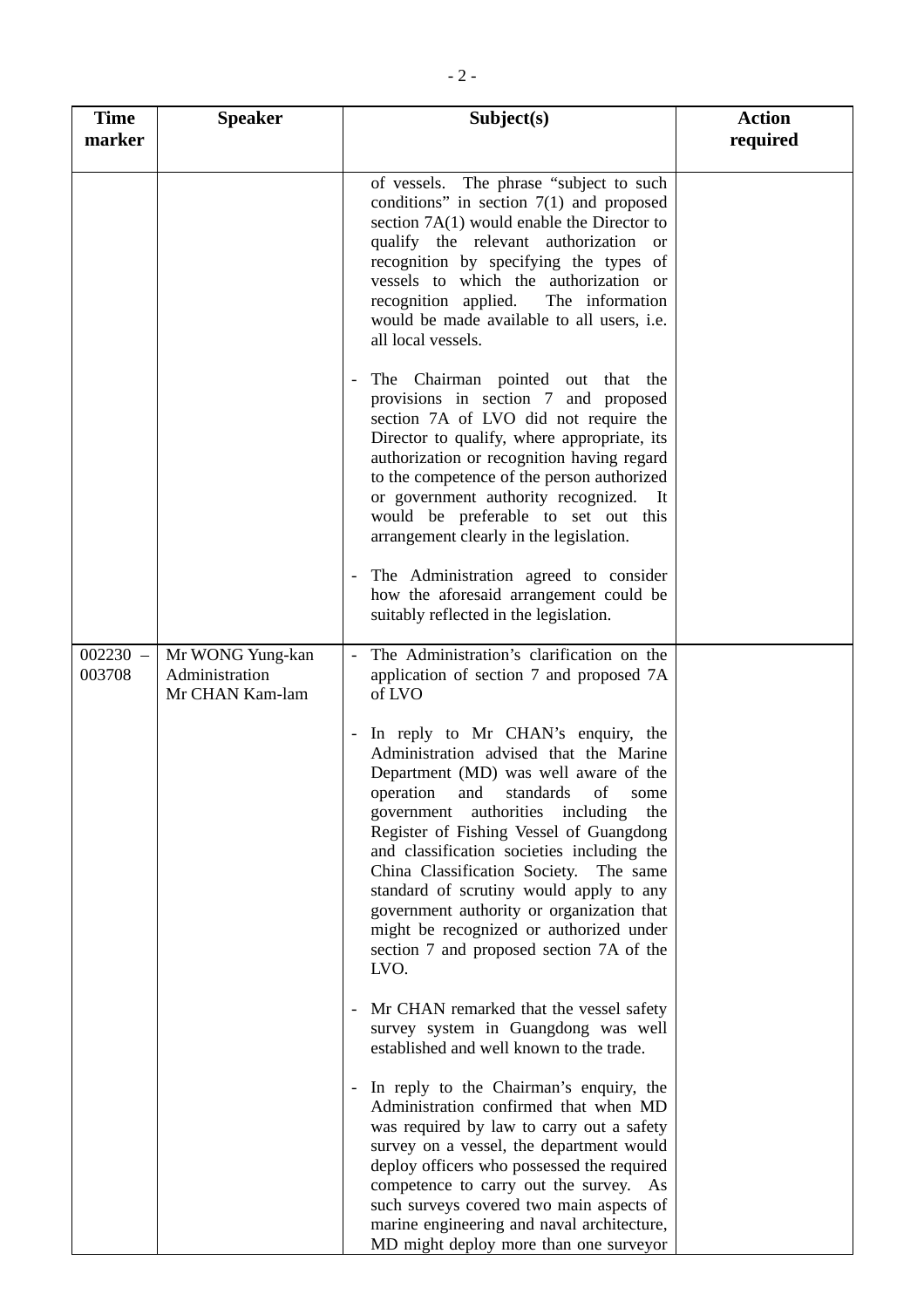| <b>Time</b><br>marker | <b>Speaker</b>                                            | Subject(s)                                                                                                                                                                                                                                                                                                                                                                                                                                                                                                                                                                                                                                                                                                                                                                                                                                                          | <b>Action</b><br>required |
|-----------------------|-----------------------------------------------------------|---------------------------------------------------------------------------------------------------------------------------------------------------------------------------------------------------------------------------------------------------------------------------------------------------------------------------------------------------------------------------------------------------------------------------------------------------------------------------------------------------------------------------------------------------------------------------------------------------------------------------------------------------------------------------------------------------------------------------------------------------------------------------------------------------------------------------------------------------------------------|---------------------------|
|                       |                                                           | to carry out a survey.                                                                                                                                                                                                                                                                                                                                                                                                                                                                                                                                                                                                                                                                                                                                                                                                                                              |                           |
|                       |                                                           | In response to Mr WONG's enquiry, the<br>Administration confirmed that at present<br>and in future when the LVO came into<br>force, as long as a vessel had been fully<br>surveyed by an authorized person or<br>recognized government authority, MD<br>would not require the the vessel to be<br>surveyed by MD again. However, as a<br>mechanism<br>monitoring<br>for<br>the<br>authorization system, MD carried out<br>random monitoring inspections<br>with<br>authorized persons from time to time to<br>authorized<br>that<br>the<br>persons<br>ensure<br>continuously met the required standards<br>for authorization. Such monitoring work<br>was carried out at the cost of MD and was<br>one of the conditions of authorization.<br>This practice, which was also common<br>among reputable flag states, would<br>continue after the LVO came into force. |                           |
| $003709 -$<br>004039  | Mr WONG Yung-kan<br>Administration                        | Rationale for the provision under proposed<br>section $23B(2)(b)$ that Part VA should not<br>apply to non-mechanically propelled<br>vessels which did not exceed 4 metres in<br>length overall                                                                                                                                                                                                                                                                                                                                                                                                                                                                                                                                                                                                                                                                      |                           |
|                       |                                                           | Meaning of "use" in proposed section 23C                                                                                                                                                                                                                                                                                                                                                                                                                                                                                                                                                                                                                                                                                                                                                                                                                            |                           |
| 004642                | 004040 -   Mr WONG Yung-kan<br>Administration<br>Chairman | Legal protection for third parties before<br>and after the proposed new Part VA<br>"Compulsory third party risks insurance"<br>came into force                                                                                                                                                                                                                                                                                                                                                                                                                                                                                                                                                                                                                                                                                                                      |                           |
|                       |                                                           | The Administration advised that lack of<br>financial means to pay for an insurance<br>policy was unlikely to be relied on as a<br>defence since the person concerned could<br>prevent the vessel from being used in order<br>to comply with the law.                                                                                                                                                                                                                                                                                                                                                                                                                                                                                                                                                                                                                |                           |
|                       |                                                           | On the circumstances to which the defence<br>provision under proposed section $23C(3)$<br>might apply, the Administration cited an<br>example where the owner of a laid-up<br>vessel, for which third party risks<br>insurance would not be required, had taken<br>all reasonable precautions and exercised all<br>due diligence to prevent the vessel from<br>being used, but was used without the<br>owner's permission, the owner might rely<br>on the fact that he had taken reasonable<br>precautions and exercised due diligence as                                                                                                                                                                                                                                                                                                                           |                           |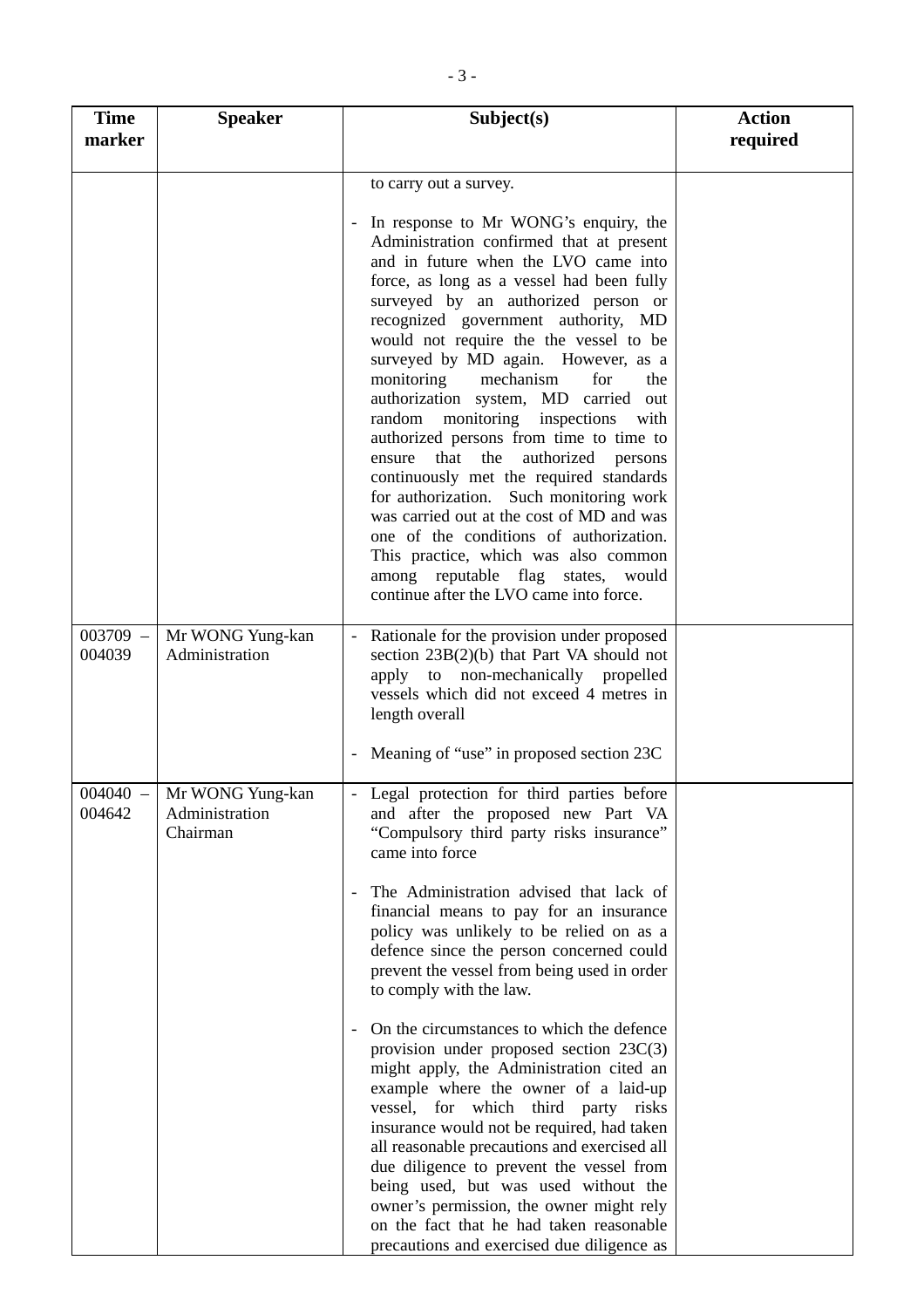| <b>Time</b><br>marker | <b>Speaker</b>                                 | Subject(s)                                                                                                                                                                                                                                                                                                                                                                                                                                                                                                                                                                                                                                                                           | <b>Action</b><br>required |
|-----------------------|------------------------------------------------|--------------------------------------------------------------------------------------------------------------------------------------------------------------------------------------------------------------------------------------------------------------------------------------------------------------------------------------------------------------------------------------------------------------------------------------------------------------------------------------------------------------------------------------------------------------------------------------------------------------------------------------------------------------------------------------|---------------------------|
|                       |                                                | a defence to a charge under proposed<br>section $23C(2)$ .                                                                                                                                                                                                                                                                                                                                                                                                                                                                                                                                                                                                                           |                           |
| $004643 -$<br>010459  | Mr WONG Yung-kan<br>Administration<br>Chairman | On Mr WONG's request for marine<br>accident records involving any third party<br>for the past five years, the Administration<br>advised that it was compiling relevant<br>information, but there might be difficulties<br>in identifying those accidents involving<br>third party and in obtaining<br>any<br>information on the compensation amount<br>involved in claims to<br>which<br>the<br>government was not a party.                                                                                                                                                                                                                                                          |                           |
|                       |                                                | The Administration advised that the owner<br>of a vessel should normally be the party<br>responsible for taking out the third party<br>The provisions under<br>risks insurance.<br>proposed section 23C also<br>covered<br>charterer and coxswain as these persons<br>might take an active part in operating the<br>vessel involved in a marine accident.                                                                                                                                                                                                                                                                                                                            |                           |
|                       |                                                | On the idea of establishing a mechanism<br>similar to the Motor Insurers' Bureau<br>(MIB), the Administration advised that<br>unlike the situation of vehicles, the<br>situation where a vessel involved in a<br>marine accident occurred within the Hong<br>Kong waters could not be identified and<br>When any accident<br>traced was rare.<br>occurred, MD and the Marine Police<br>usually could ascertain the licence number<br>and location of the vessel(s) concerned<br>fairly quickly through investigation with<br>the help of their surveillance systems.<br>Vessels involved in any incident were also<br>required by law to report the incident to<br>MD or the Police. |                           |
|                       |                                                | The Administration further advised that<br>given that there were only some 13 000<br>local vessels, the amount of contribution<br>required of each vessel for establishing a<br>compensation fund was likely to be fairly<br>high and this might have significant<br>financial implications on the trade.                                                                                                                                                                                                                                                                                                                                                                            |                           |
|                       |                                                | Members raised the concerns that-<br>(a) the present marine surveillance system<br>of MD could not ensure that the<br>vessel(s) involved in a marine accident<br>could be identified and traced at all<br>times;                                                                                                                                                                                                                                                                                                                                                                                                                                                                     |                           |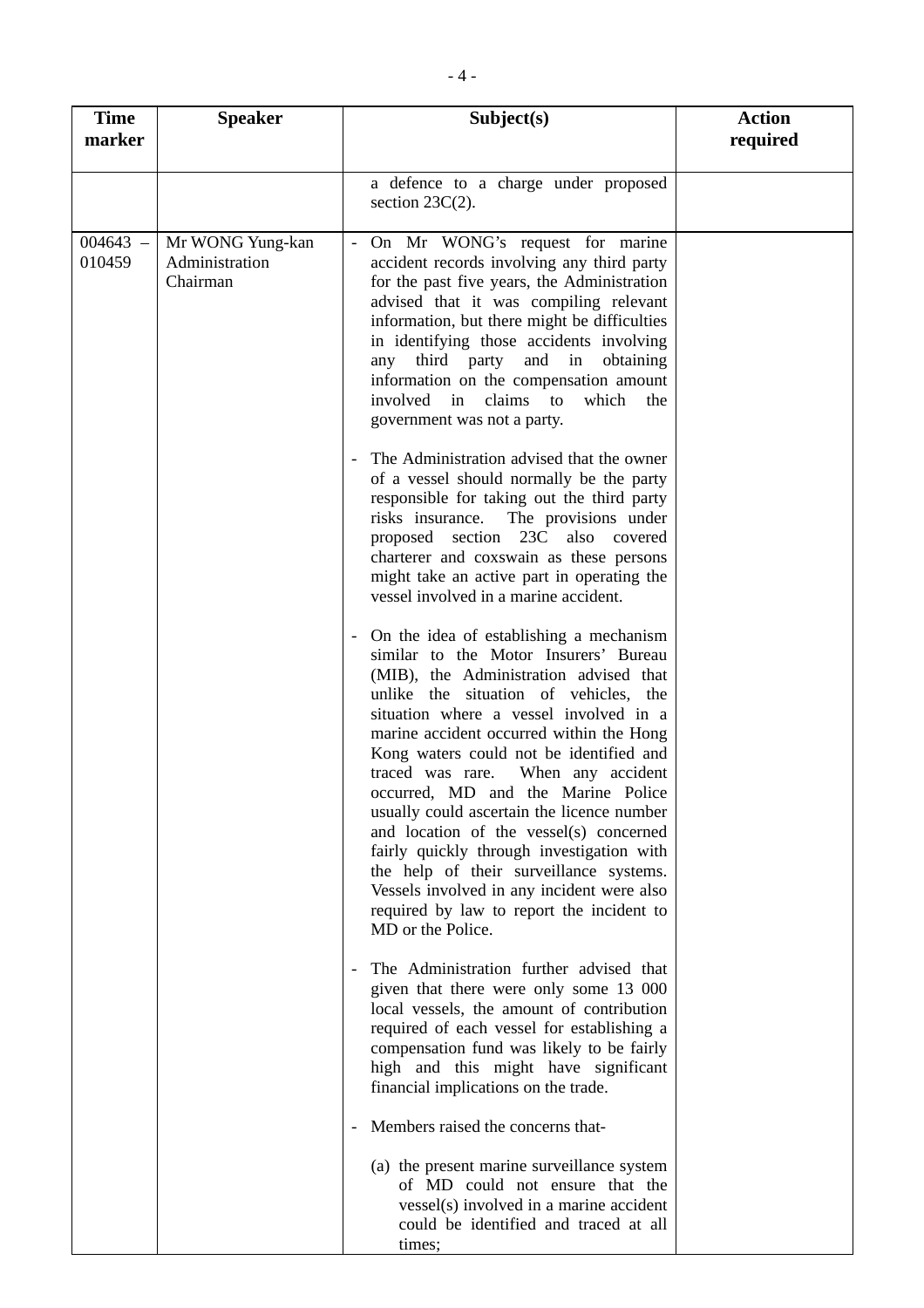| <b>Time</b><br>marker | <b>Speaker</b>             | Subject(s)                                                                                                                                                                                                                                                                                                                                                                                                                                                                                                                                                                                                                                                                                                                                                                                                                                                                                       | <b>Action</b><br>required |
|-----------------------|----------------------------|--------------------------------------------------------------------------------------------------------------------------------------------------------------------------------------------------------------------------------------------------------------------------------------------------------------------------------------------------------------------------------------------------------------------------------------------------------------------------------------------------------------------------------------------------------------------------------------------------------------------------------------------------------------------------------------------------------------------------------------------------------------------------------------------------------------------------------------------------------------------------------------------------|---------------------------|
|                       |                            | (b) certain circumstances that contributed<br>to the need to establish the MIB were<br>also present in the case of local<br>vessels, e.g. the insurance company<br>concerned had wound up, the vessel(s)<br>involved in a marine accident had not<br>been able to secure any third party<br>risks insurance, or that the marine<br>accident fell outside the scope of the<br>insurance policy etc.                                                                                                                                                                                                                                                                                                                                                                                                                                                                                               |                           |
|                       |                            | Members requested the Administration to<br>$\overline{\phantom{a}}$<br>further examine the matter to ensure that<br>both the interests of third parties and trade<br>operators which had taken out insurance in<br>accordance with the statutory requirements<br>were adequately safeguarded in the event<br>of marine accidents causing injury or death<br>to third parties.                                                                                                                                                                                                                                                                                                                                                                                                                                                                                                                    |                           |
|                       |                            | Taking note of members' concerns, the<br>Administration proposed that a review be<br>carried out when new provisions on<br>compulsory third party risks insurance had<br>come into force.<br>In the review, the<br>Administration would consult the trade<br>and take into account the experience of the<br>operation of the new provisions. Options<br>other than a mechanism similar to the MIB<br>would also be examined.                                                                                                                                                                                                                                                                                                                                                                                                                                                                     |                           |
| $010500 -$<br>010951  | Chairman<br>Administration | The Administration advised that it was<br>proposed that the compulsory third party<br>risks insurance requirements would be<br>extended to locally certificated vessels<br>(except laid-up vessels<br>and<br>small<br>non-mechanically propelled vessels), and<br>the new statutory levels of insurance cover<br>would apply six months<br>after<br>the<br>commencement of LVO and the Merchant<br>Shipping (Local Vessels) (Compulsory<br>Third Part Risks Insurance) Regulation,<br>which would be introduced after the<br>passage of the Bill. At the same time,<br>river trade vessels in the waters of Hong<br>Kong would also be subject to the<br>compulsory third party risks insurance<br>requirements.<br>Since river trade vessels<br>were not certificated in Hong Kong, the<br>insurance requirements would be imposed<br>on them at their point of entry into Hong<br>Kong waters. |                           |